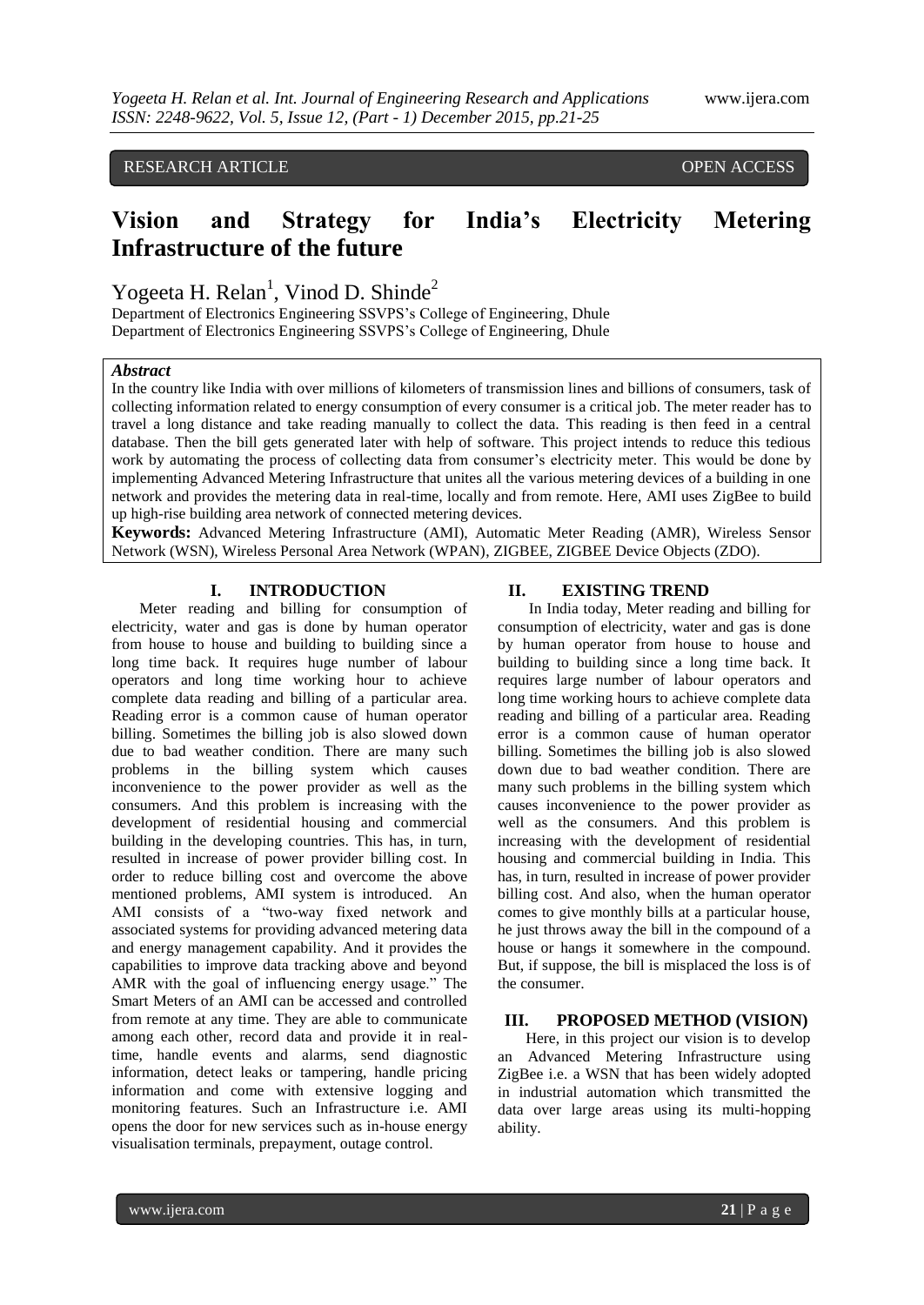

Fig. 1. First and Second Floor Flat

We would be implementing a system hardware for two floor and two apartments i.e. we are considering only one apartment on each floor with energy metering hardware interfaced to the ZigBee module. And, the third hardware would be receiver i.e. server for collecting data from the apartments showing the usage reading. ZigBee consists of a receiver; actually "ZigBee is a transreciever." Here we are just creating a database of the collected data in the PC which can then be taken up by the MSEB for calculating the monthly usage and billing. We even would be using ZigBee router so that it should not go out of range.



Fig. 3. Main Receiver Unit

## **IV. ADVANCE METERING INFRASTRUCTURE (AMI)**

An advanced metering infrastructure (AMI) ties up various metering devices of a building in a single network and provides metering data in real-time and also it opens the door for advanced energy management.

An AMI utilises ZigBee to build up home area networks of connected metering devices. An AMI consists of a "two-way fixed network and associated systems for providing advanced metering data. And it

provides the capabilities to improve data tracking above and beyond AMR with the goal of influencing energy usage". The Smart Meters of an AMI can be accessed and controlled from remote at any time.

They are able to communicate among each other, record data and provide it in real-time, handle events and alarms, send diagnostic information, detect leaks or tampering, handle pricing information and come with extensive logging and monitoring features.

#### **V. HIGH LEVEL FEATURES OF AMI**

**Metering:** The core feature of any AMI is to get the information out of meters. It is possible to get metering data from multiple commodities such as electricity, gas, water, and thermal (sub metering, multi energy metering). The system should be flexible enough to support different measuring units and modernisation. An AMI must provide state of the art measurement types including load profiles, summation etc. Further, metering data (consumption/production) should be available in real-time and recorded in a history for later use. Data can be retrieved locally on-site and from remote. The network incorporates mains powered and battery driven devices. Selected data can be accessed from the utility, a technician or the customer with sensible restrictions and privacy. Legacy support for already available and powerful metering protocols must be guaranteed

**Demand Response and Load Control**: This ability of the system is to control energy consuming and generating devices depending on inputs from the utility and/or the customer. This includes management and scheduling of multiple events, the ability to individually or simultaneously target specific groups of devices (HVACs, water heaters, lighting etc.), randomisation of start and end times and so on.

**Pricing:** It is possible to distribute, visualise and process tariff based on the spot market prices for energy (real-time pricing) or the much higher "Critical Peak Prices" etc. Smart Appliances are able to access this pricing information publicly and act accordingly. A flexible architecture supports different international units, currencies and a variety of rates, rate based services and multiple providers within the same system.

**Customer Information Services**: Features like the distribution of simple informational text messages between devices or new types of devices such as special in-house units. The text messages allow informing the customer about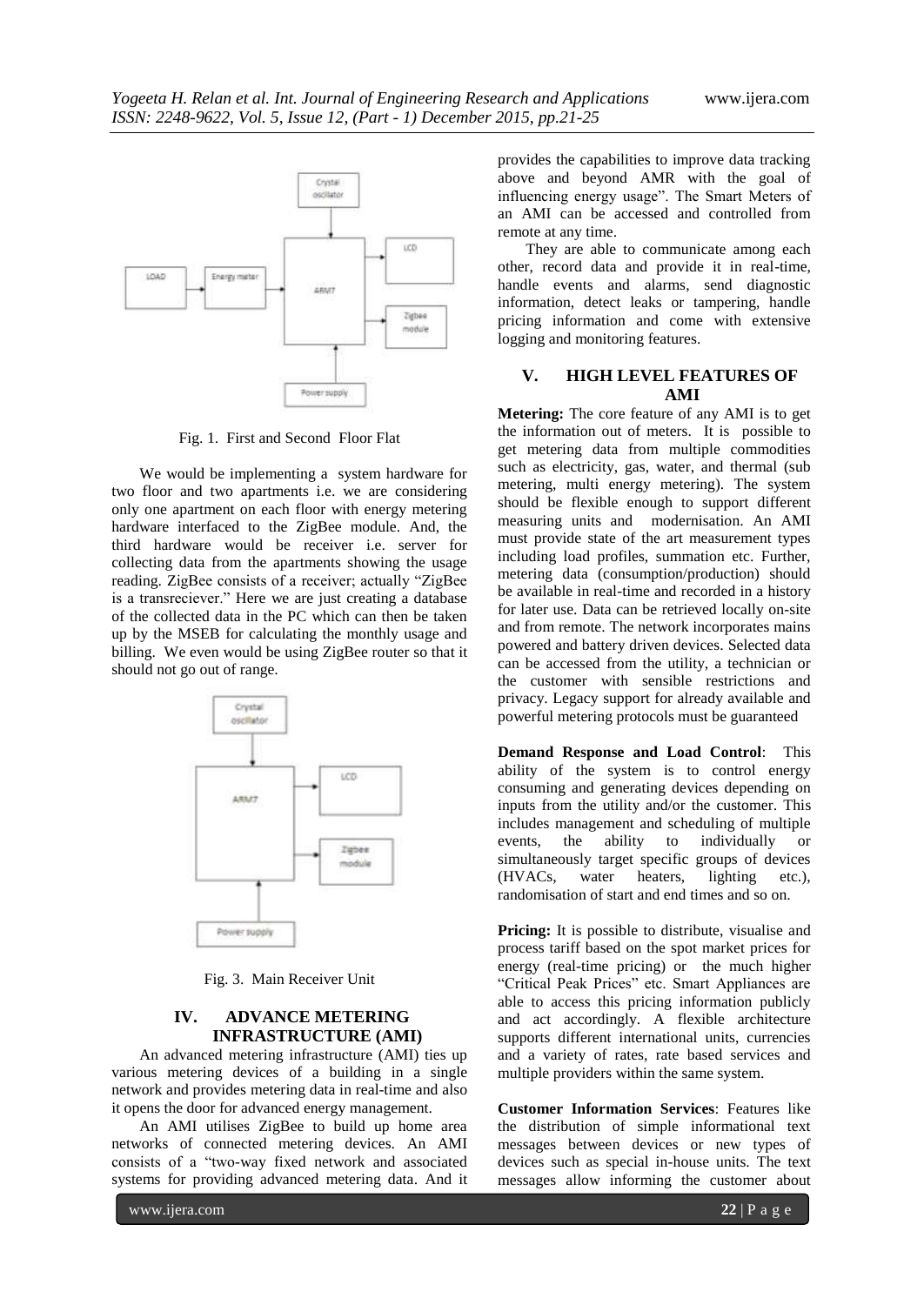energy usage alerts, errors, system states, billing information, rates, current energy consumption, value added services such as weather forecasts etc. In-house units visualise metering data and text messages and allow interaction of the customer with the load curtailment services

### **VI. ZIGBEE**

- ZigBee is a specification for suite of high level communication protocols using the small, lowpower digital radios based on an IEEE 802 standard for wide personal area networks.
- ZigBee devices are often used in mesh network form to transmit data over large distances, passing data through intermediate devices to reach more distant ones .
- Any ZigBee device can be tasked with a running network.
- ZigBee is targeted for applications that require a low data rate, long battery life, and secure networking.
- Applications include wireless light switches, electrical meters with in-home-displays, traffic management systems, and other consumer and industrial equipment that requires short-range wireless transfer of data at relatively low rates.
- The technology defined by the ZigBee specification is meant to be simpler and less expensive than other WPANs, such as Bluetooth.
- ZigBee is a low-cost, low-power, wireless mesh network standard. The low cost allows the technology to be widely used in wireless control and monitoring applications.
- Low power-usage allows longer life with smaller batteries. Mesh networking provides high reliability and more extensive range.
- ZigBee has the defined rate of 250 kbps.
- ZigBee operates in the industries at 2.4 GHz in most parts.
- Data transmission rates vary from 20 to 900 kilobits/second.
- The ZigBee network layer natively supports both star and tree typical networks, and generic mesh networks.
- Every network must have one coordinator device, tasked with its creation, the control of its parameters and basic maintainance.
- Both trees and meshes allows use of ZigBee routers to extend communication at the network level.
- ZigBee builds upon physical layer and medium access control defined in IEEE standard 802.15.4 for low-rate WPANs.
- The specification goes on to complete the standard by adding four main components: network layer, application layer, *ZigBee device objects* (ZDOs) and manufacturer-defined application objects

which allow for customization and favor total integration.

 ZigBee protocols are meant for embedded applications requiring low data rates and low power consumption.

# **VII. ZIGBEE SMART ENERGY FEATURES**

The ZigBee Smart Energy was developed for the energy management and efficiency optimization, in applications like Net Metering, Advanced Metering Infrastructure, Demand Response.

# **Metering Support:**

- Meter swap outs
- Multiple commodities including electric, and thermal
- Multiple units measure for international support
- Battery or mains powered
- Multiple measurement types such as load profile, power factor, summation, demand, and tiers
- Real-time information
- Historical information (previous day, today, etc.)
- Status indicators including tampering
- Ability to record both generation (delivered) and consumption (received)
- **Demand Response and Load Control Support:**
	- Scheduling of multiple events
	- Auditing of event enrollment, participation, and other actions
	- Ability to individually or simultaneously target specific groups of devices including HVACs, water heaters, lighting, electric vehicles, and generation systems.
	- Multiple control methods including temperature set points and offsets, criticality levels (such as emergency signals) and duty cycling
	- Ability to randomize start and end times to avoid spikes

#### **Pricing Support:**

- Block tariffs (inclining/declining block rates)
- Prepayment
- Multiple commodities including electric, gas, water, and thermal
- Multiple units measure for international support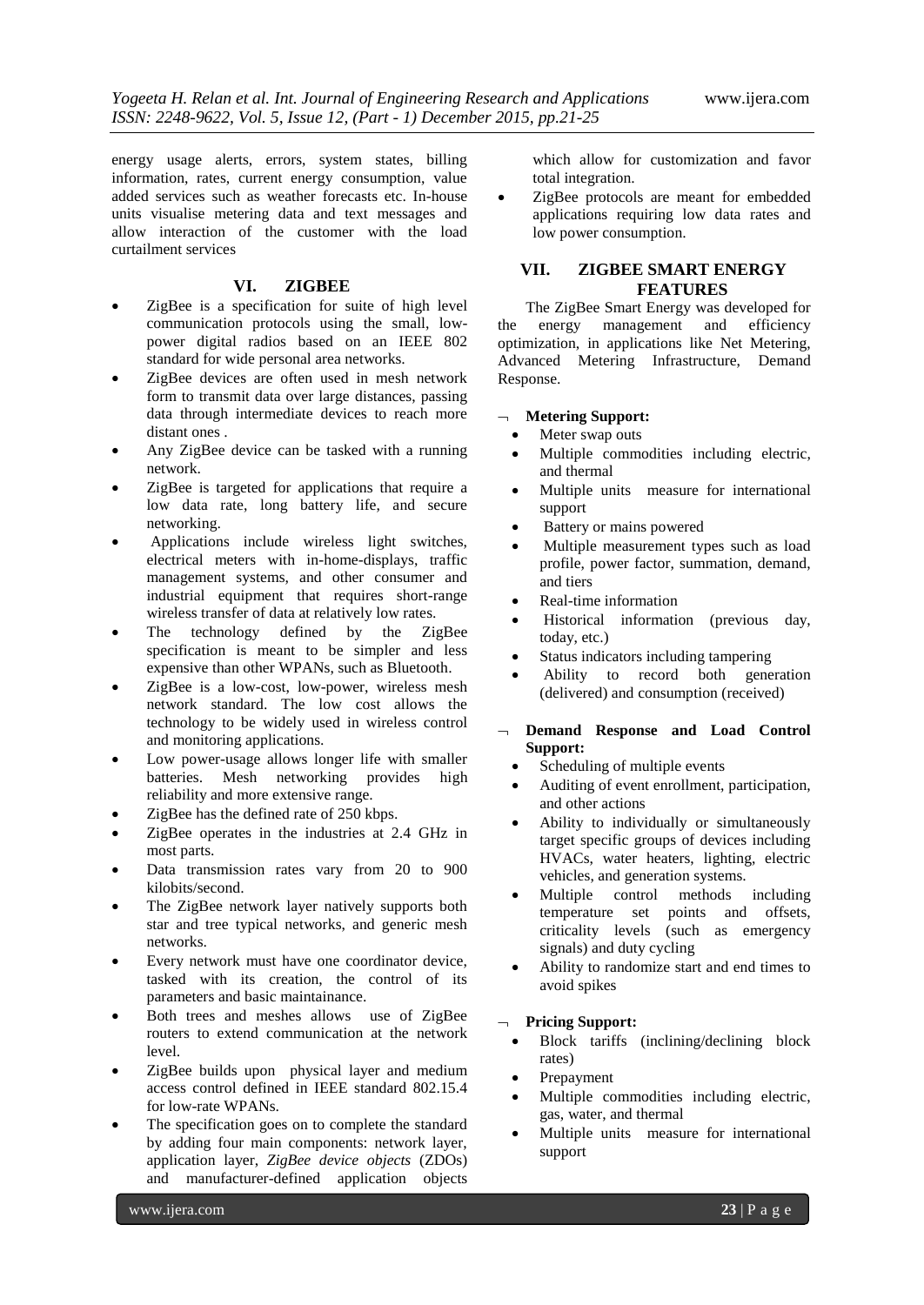- Multiple currencies for international support (using ISO 4217)
- Unregistered devices allowed to request and receive pricing information
- Support for multiple providers and rates in a single location
- Support for price ratios and price tiers
- Support for separate generated (delivered) and consumed (received) prices

### **Text Message Support:**

- Scheduling and canceling of messages
- Ability to request message confirmation
- Unregistered devices allowed to request and receive messages
- Multiple urgency levels
- Optional message duration for short-lived messages
- Support for multiple international character sets

#### **Preliminary Device Support:**

- Meter-integrated or standalone energy service portals
- In-premise displays including low-cost, standalone devices such as refrigerator magnets and energy orbs
- Programmable communicating thermostats (PCT)
- Generic load control devices for appliances such as water heaters. lights and pool pumps
- Smart appliances
- Electric vehicles and plug-in hybrid electric vehicles
- Energy management systems
- Range extenders

# **Security:**

- Support for utility registration and utility-only networks
- Automatic, secure network registration using either pre-installed keys or ECC certificate exchange
- Support for ECC public key infrastructure for authentication and mobility
- Data encryption

## **Other:**

- Tunneling of manufacturer specific protocols
- Over-the-air updates
- Backwards compatible with ZigBee Smart Energy version 1.0 ZigBee Certified products
- Time Synchronization provided by ESP
- Designed for easy upgrade and adaptability within version 1.x

# **VIII. NETWORK ARCHITECTURE**

- ZigBee knows the notion of a PAN (Personal Area Network) that addresses one ZigBee network.
- In the AMI domain one can differentiate between a HAN (Home Area Network), BAN (Building Area Network) and a NAN (Neighborhood Area Network).
- Besides pure AMI networks, there could be other ZigBee networks around (e.g. a Home Automation or a Commercial Building Automation netwrok).
- Security is an important (and mandatory) feature in an AMI environment.
- Networks are secured with ZigBee network security features.
- In most cases, the network will be private with keys only known to the utility.
- If there are other HANs in a building, they all belong to the same ZigBee PAN.
- Privacy between neighbours is again assured over ZigBee's application security features.
- There exists a requirement to involve devices which are not part of the highly secured AMI network (e.g. to send pricing information or text messages to insecure HA devices).
- ZigBee routers are not made to route messages between PAN networks5. In the literature this issue is addressed under the term "inter-PAN" communication.
- One can try to build a ZigBee bridging device that consists out of two separate physical routers that join two PAN networks and transfer their data between them.

# **IX. EXPERIMENTAL SET UP AND RESULT**